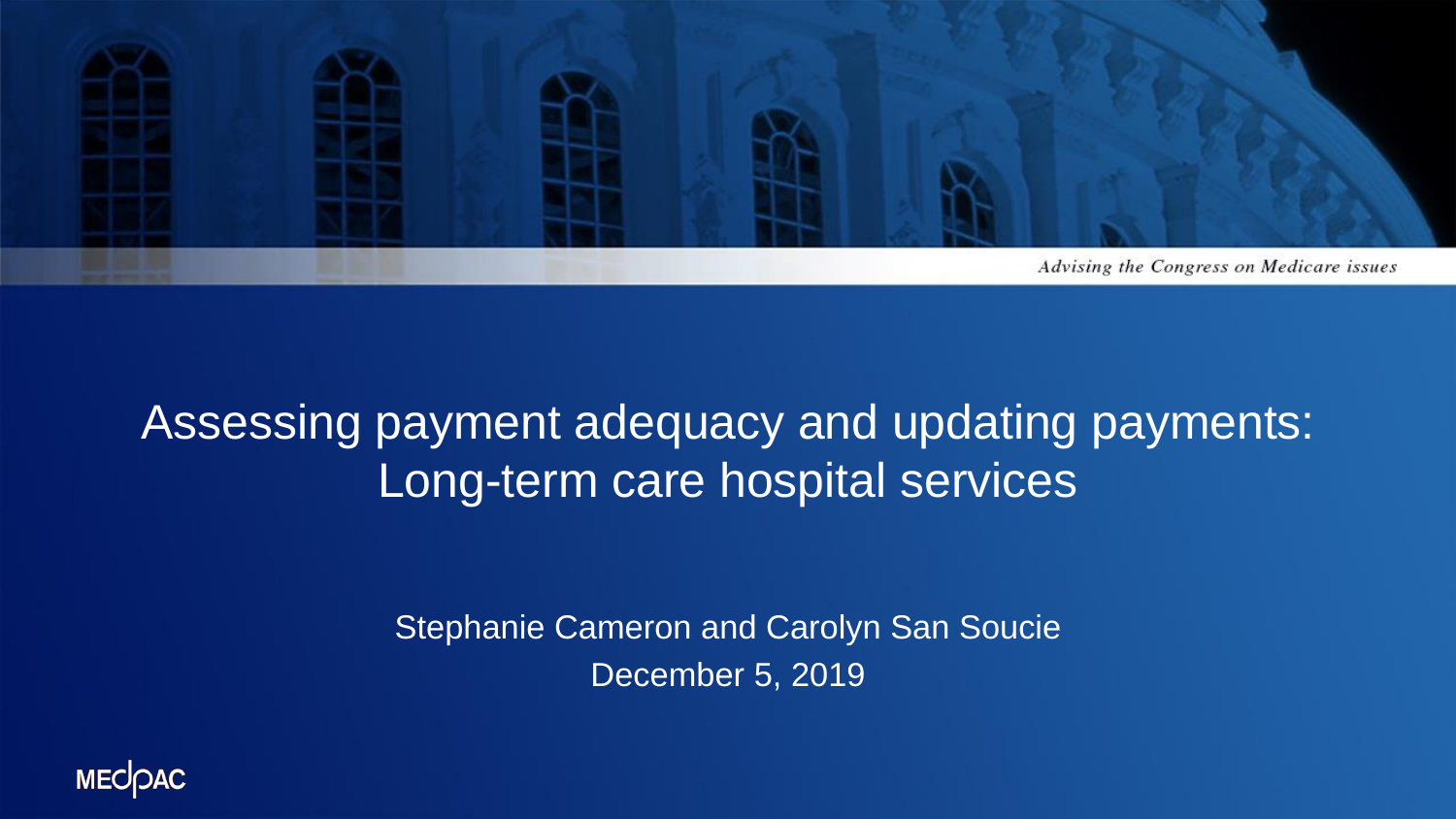Long-term care hospitals (LTCHs) definition



Meet Medicare's conditions of participation **CD** incertificated a corrulations of p<br>for acute care hospitals (ACHs)



Average length of stay greater than 25 days for certain Medicare cases

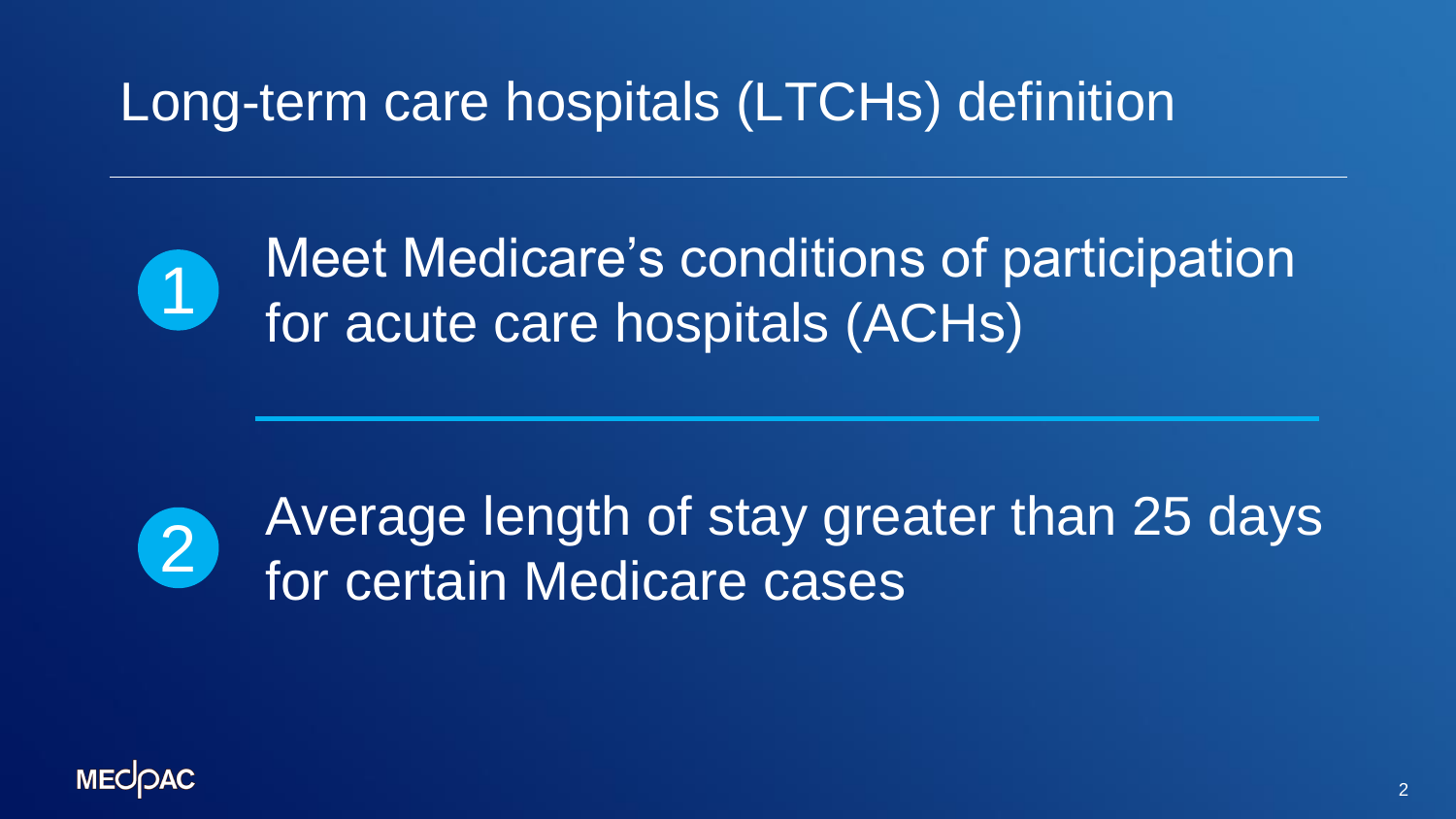#### The Pathway for SGR Reform Act of 2013 established a dual payment-rate structure for LTCHs

#### Does the case meet the LTCH PPS criteria?

Needs to have an immediately preceding ACH discharge and either:

- 3+ days in an intensive care unit; or
- Received prolonged mechanical ventilation in the LTCH





#### Paid a lower "site-neutral" rate

- For 2018: 50 percent the reduced rate and 50 percent the LTCH PPS rate
- Beginning in 2020: 100 percent the reduced rate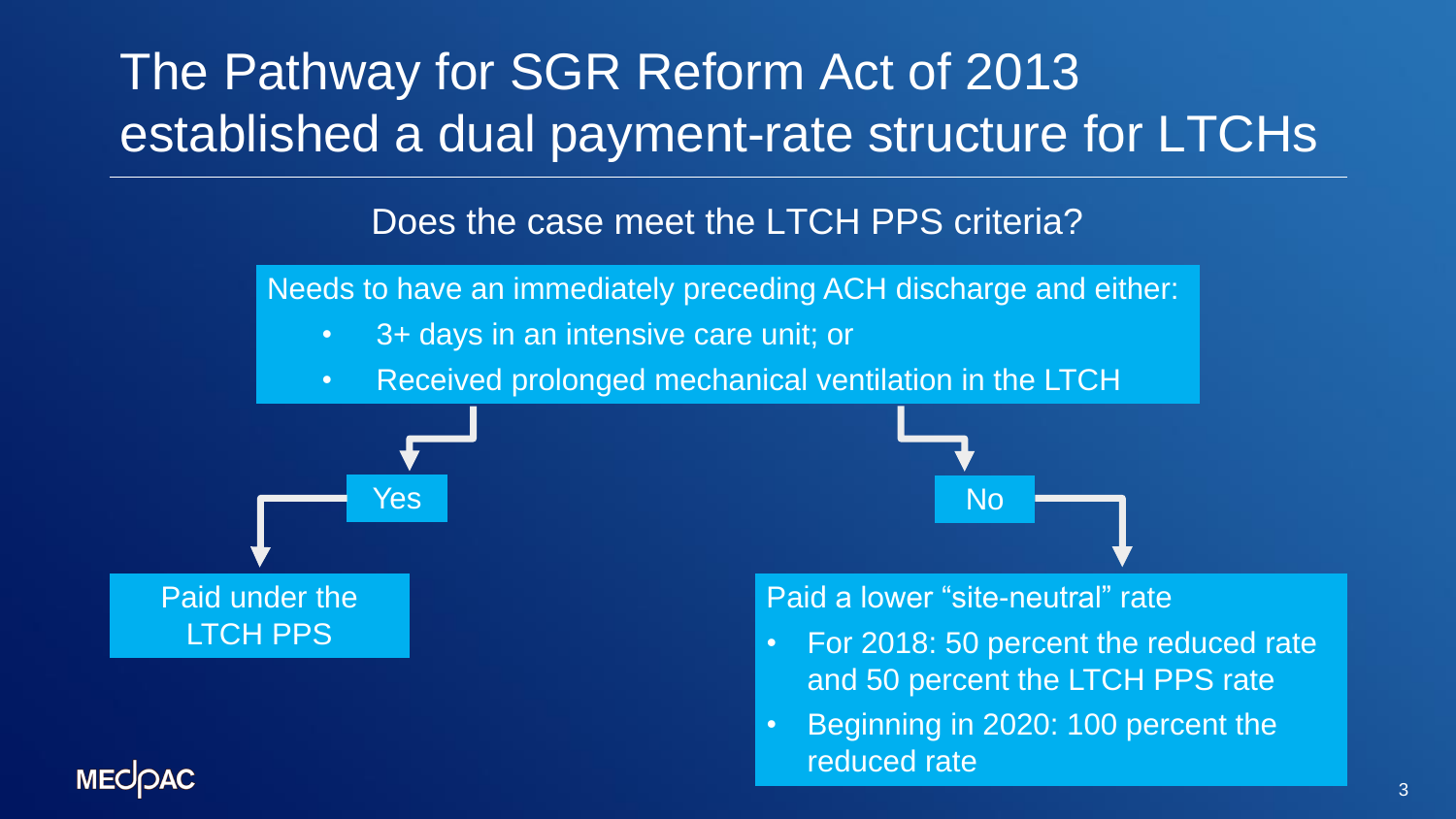#### Medicare's total and per case payments to LTCHS, 2018



Mean payment

All cases: ~\$40,000 Cases meeting LTCH PPS criteria: ~\$47,000

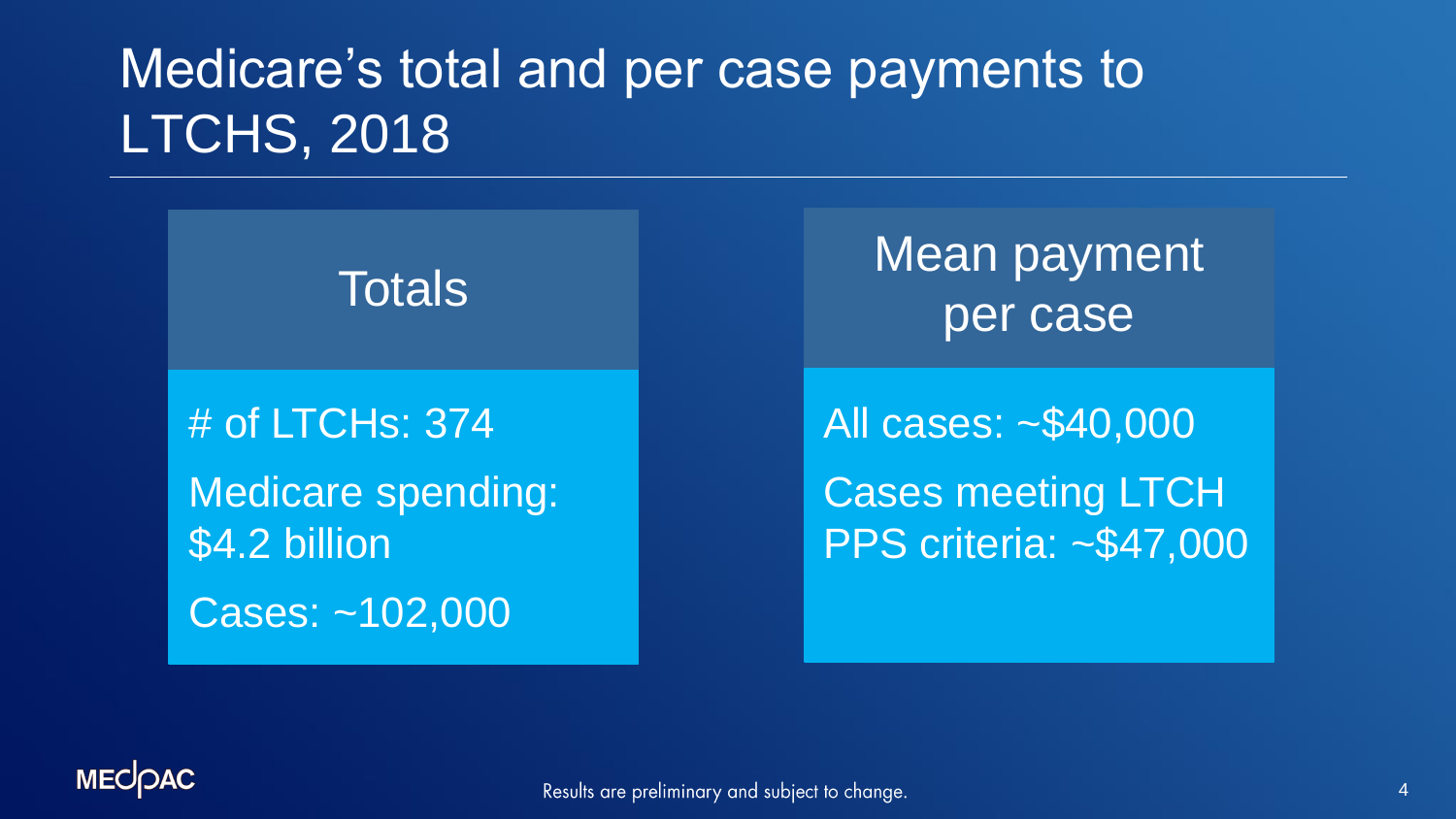#### LTCH payment adequacy framework

| Beneficiaries'<br>access to care                                                                                             | <b>Quality of care</b>                                                                                | <b>Access to</b><br>capital                                                             | <b>Medicare</b><br>payments and<br><b>COStS</b>                     |
|------------------------------------------------------------------------------------------------------------------------------|-------------------------------------------------------------------------------------------------------|-----------------------------------------------------------------------------------------|---------------------------------------------------------------------|
| $\triangleright$ Volume of<br><b>services</b><br>$\triangleright$ Supply of<br>providers<br>$\triangleright$ Marginal profit | $\triangleright$ Readmissions<br><b>Mortality</b><br>$\triangleright$ Standardized<br>infection rates | $\triangleright$ Transaction<br>activity<br>$\triangleright$ All-payer<br>profitability | $\triangleright$ Cost growth<br>$\triangleright$ Medicare<br>margin |

Update recommendation for LTCH PPS

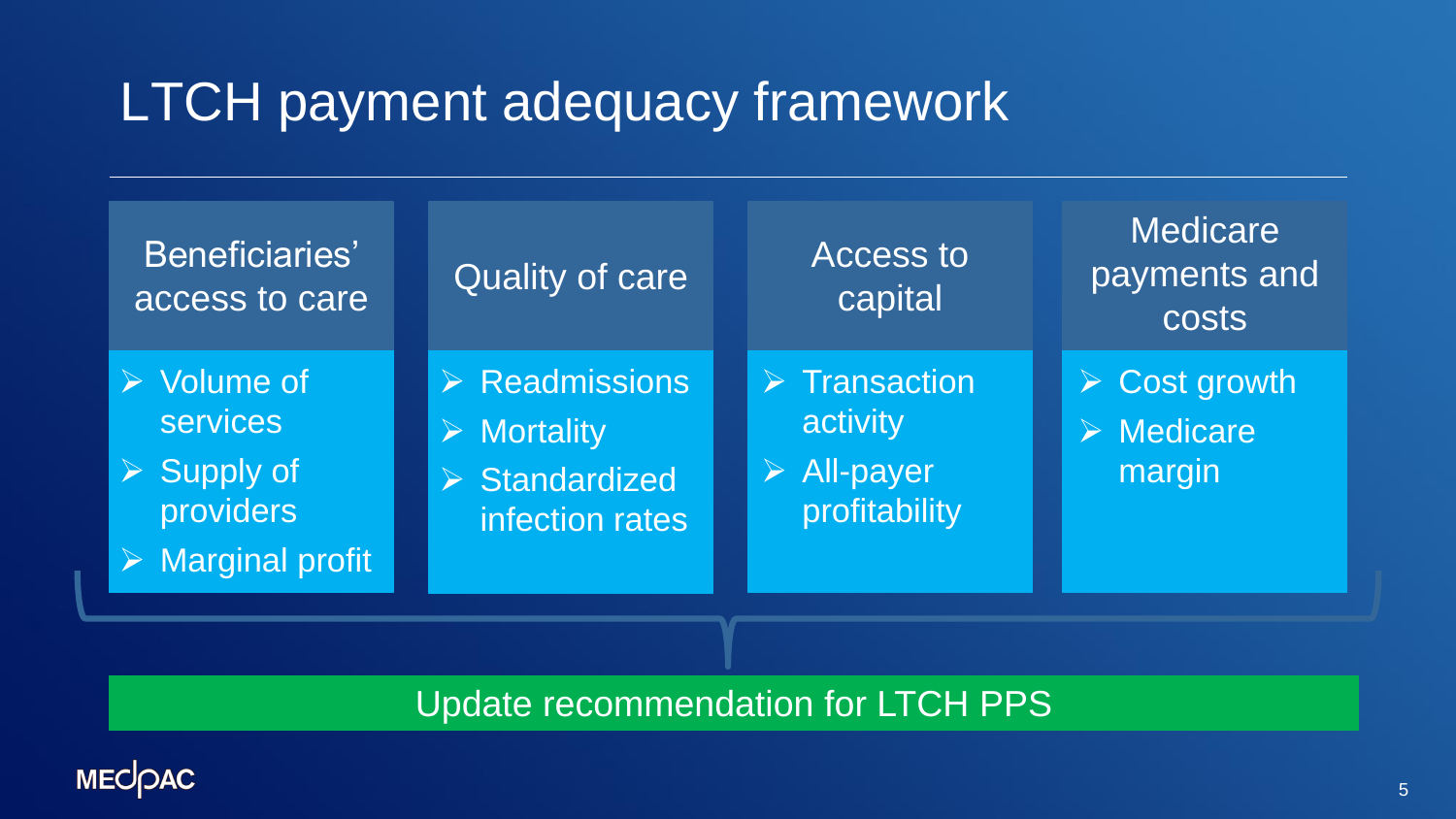## Assessing payment adequacy in LTCHs under the dual payment-rate structure

- $\triangleright$  Expect substantial changes from the implementation of the dual payment-rate structure
- $\triangleright$  Isolate some analyses to LTCHs with a relatively high share of cases meeting the LTCH PPS criteria
	- $\triangleright$  A cohort of LTCHs with more than 85 percent of their cases meeting the LTCH PPS criteria in 2018
	- ➢ 38 percent of LTCHs
	- $\triangleright$  37 percent of Medicare stays

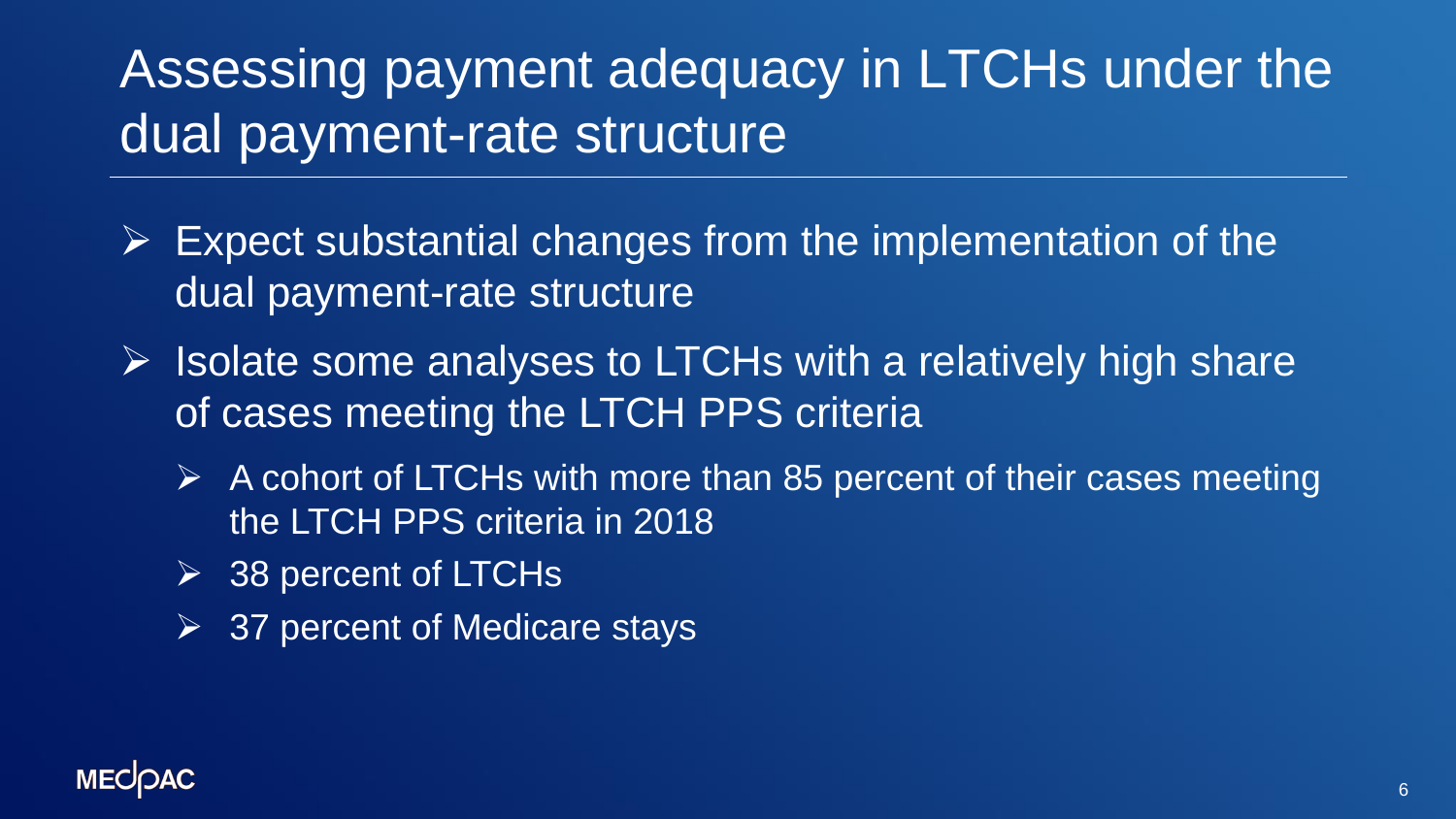#### LTCHs have increased the share of cases that meet the LTCH PPS criteria





Note: Results are preliminary and subject to change. Source: MedPAC analysis of Medicare claims data.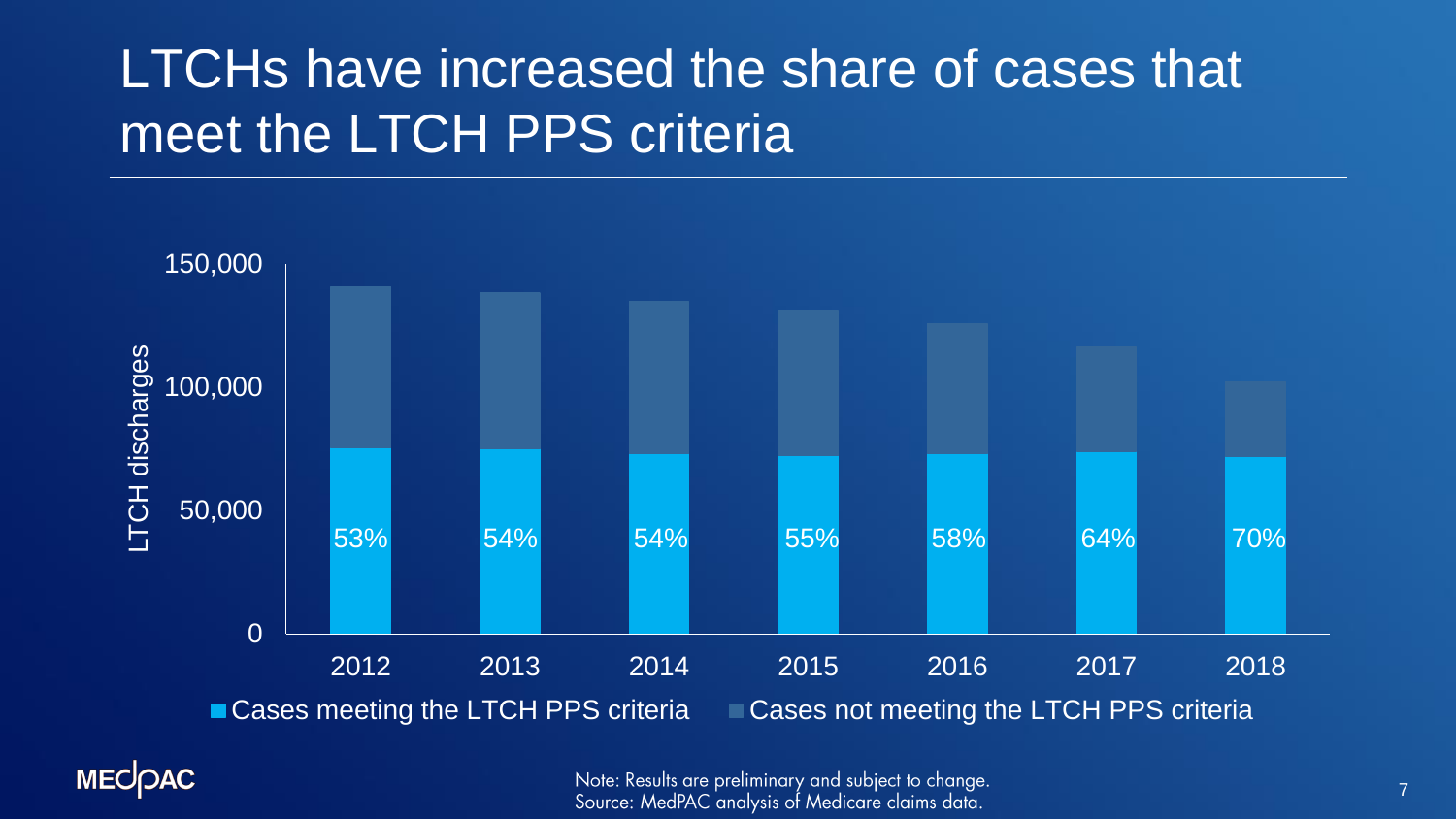## Payment policy changes led to an expected decline in capacity

Supply of LTCHs has decreased since 2012

**6.4 percent** reduction in LTCHs from 2012 (421) through 2017 (394) **5.1 percent** reduction from 2017 to 2018 (374) Additional reductions

found in 2019

Occupancy rates decreased slightly from 2017 to 2018

From 2012 to 2016, largely unchanged at **66 percent**

Decreased 1 percentage point from **64 percent** in 2017 **to 63 percent** in 2018

Marginal profit increased from 2017 to 2018

**16 percent** across all LTCHs, up from 14 percent in 2017

**18 percent** for LTCHs with a high share of cases meeting the LTCH PPS criteria

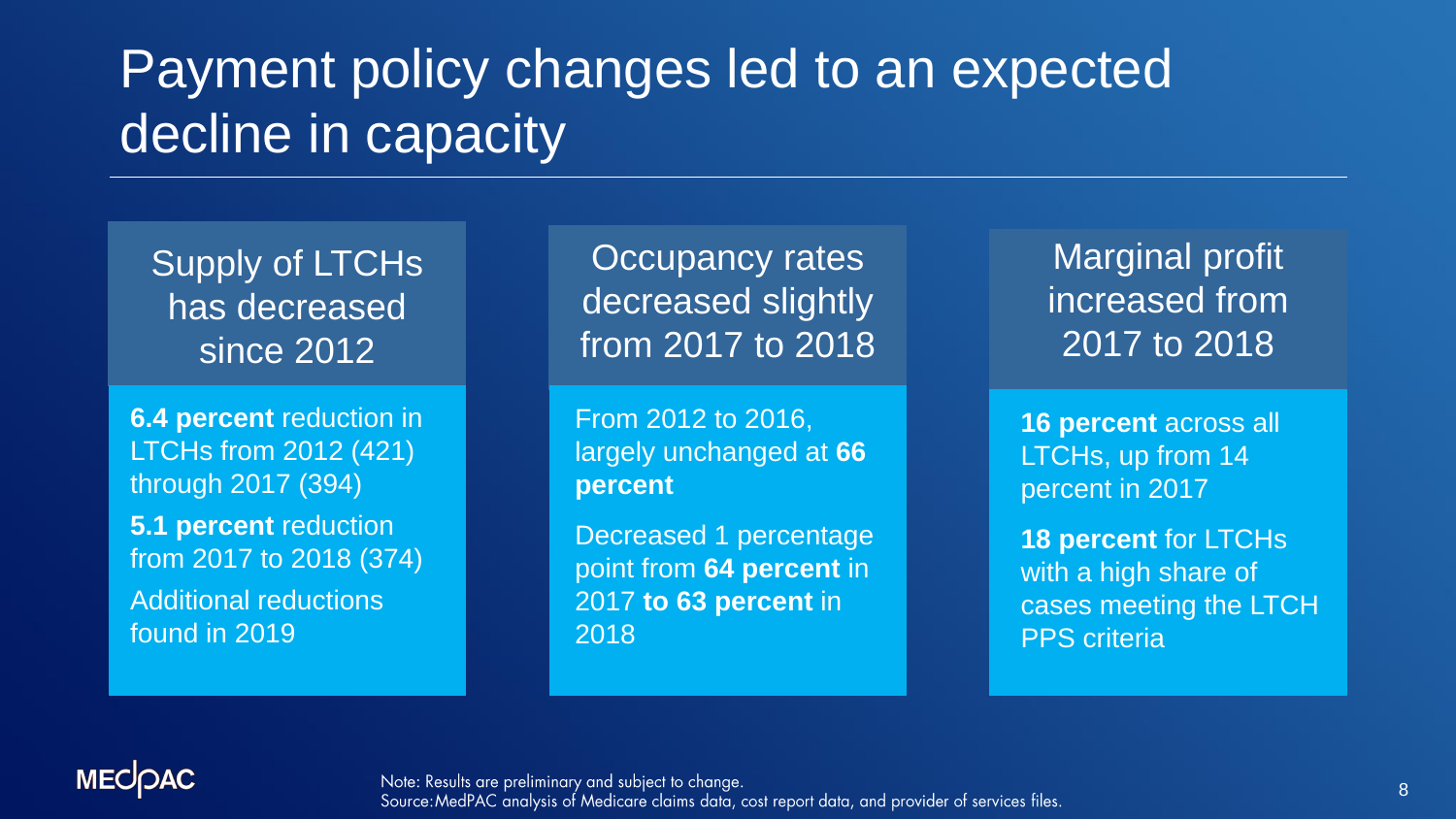#### Quality: Gross indicators remained stable



"Cases meeting the LTCH PPS criteria" refer to Medicare discharges that meet the criteria specified in the Pathway for SGR Reform Act of 2013 to qualify Note: for payment under the LTCH PPS. "Cases not meeting the LTCH PPS criteria" refer to Medicare discharges that do not meet the criteria specified in the Pathway for SGR Reform Act of 2013. Measures are not adjusted for differences in patient severity. Results are preliminary and subject to change.

Source: MedPAC analysis of Medicare Provider Analysis and Review and enrollment data from CMS.

**MECIOAC**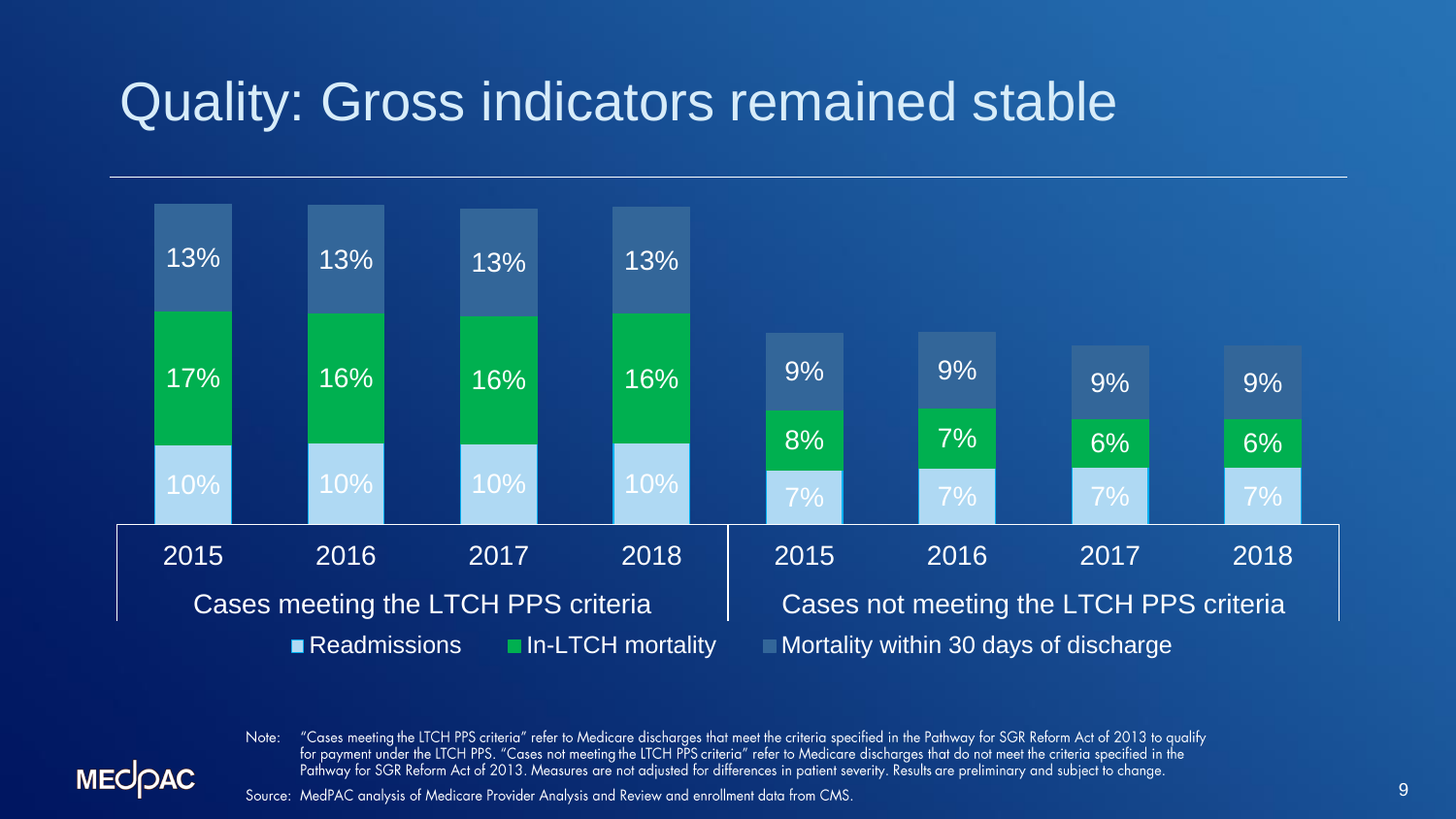#### CMS risk-adjusted quality measures remained stable

Catheter-associated urinary tract infection

> Central line-associated bloodstream infection

Methicillin-resistant Staphylococcus aureus infection

Lower than expected after adjusting for risk factors

Clostridium difficile infection



Note: Results are preliminary and subject to change. Source: CMS LTCH Compare website.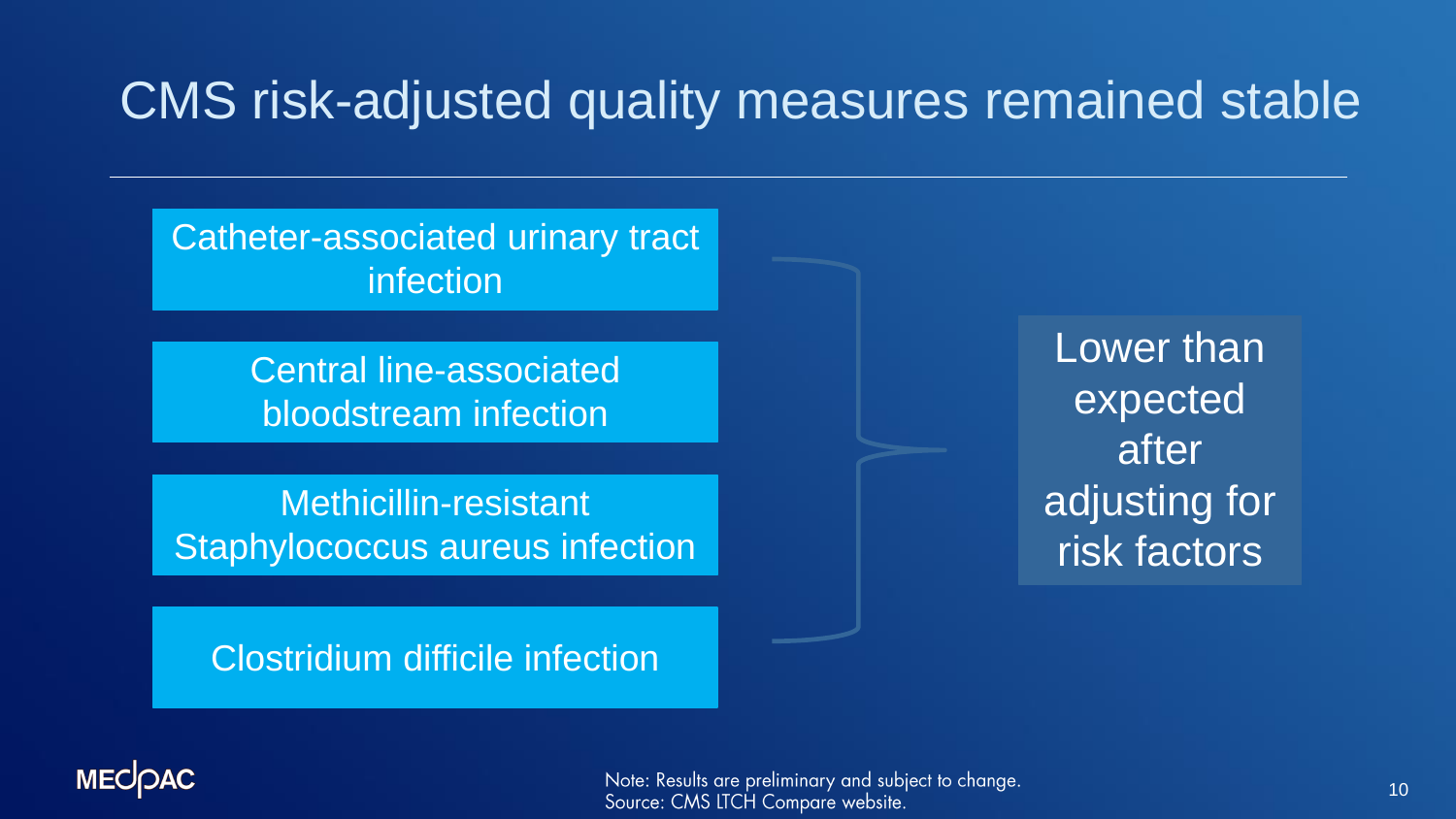Access to capital: Industry contraction reduces the need for capital

- ➢Limited access to capital
- ➢All-payer margin improved in 2018
	- ➢ All LTCHs: **2.2 percent** in 2018, up from 0.2 percent in 2017
	- ➢ LTCHs with a high share of patients meeting the LTCH criteria: **4.5 percent** in 2018, up 1.0 percentage point in 2017

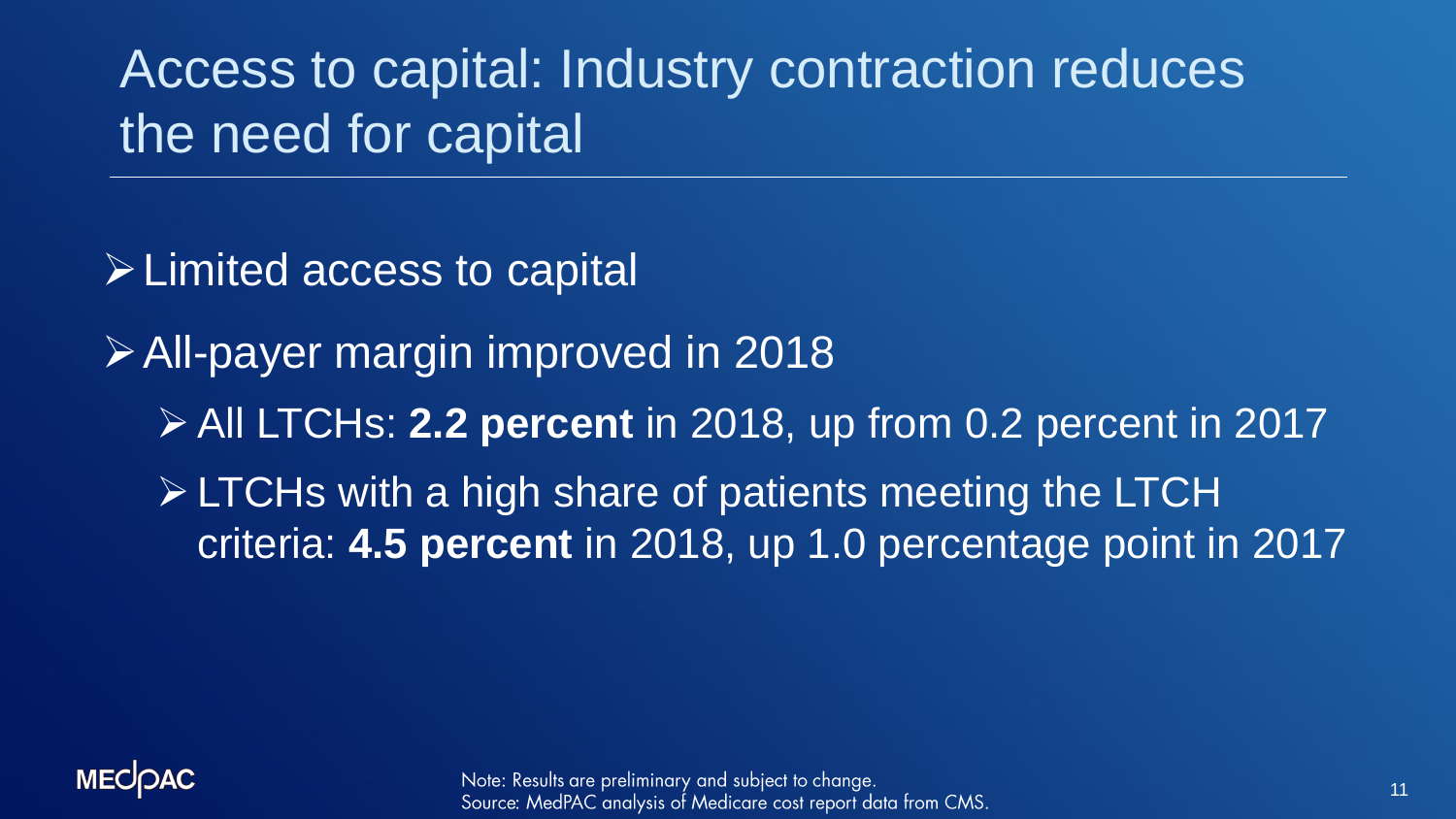# Cost growth varied by share of cases meeting the LTCH PPS criteria

|                                                                                 | Share of                    | Average growth per year |           |           |
|---------------------------------------------------------------------------------|-----------------------------|-------------------------|-----------|-----------|
|                                                                                 | <b>Medicare</b><br>payments | 2012-2015               | 2015-2017 | 2017-2018 |
| <b>AII LTCHS</b>                                                                | 100%                        | $~2\%$                  | 0.9%      | $2.7\%$   |
| LTCHs with a high<br>share of cases<br>meeting the LTCH<br>PPS criteria in 2018 | 43                          | ~2                      | 3.6       | 1.0       |

• Differences in cost growth reflect LTCH's adaptation to payment system changes

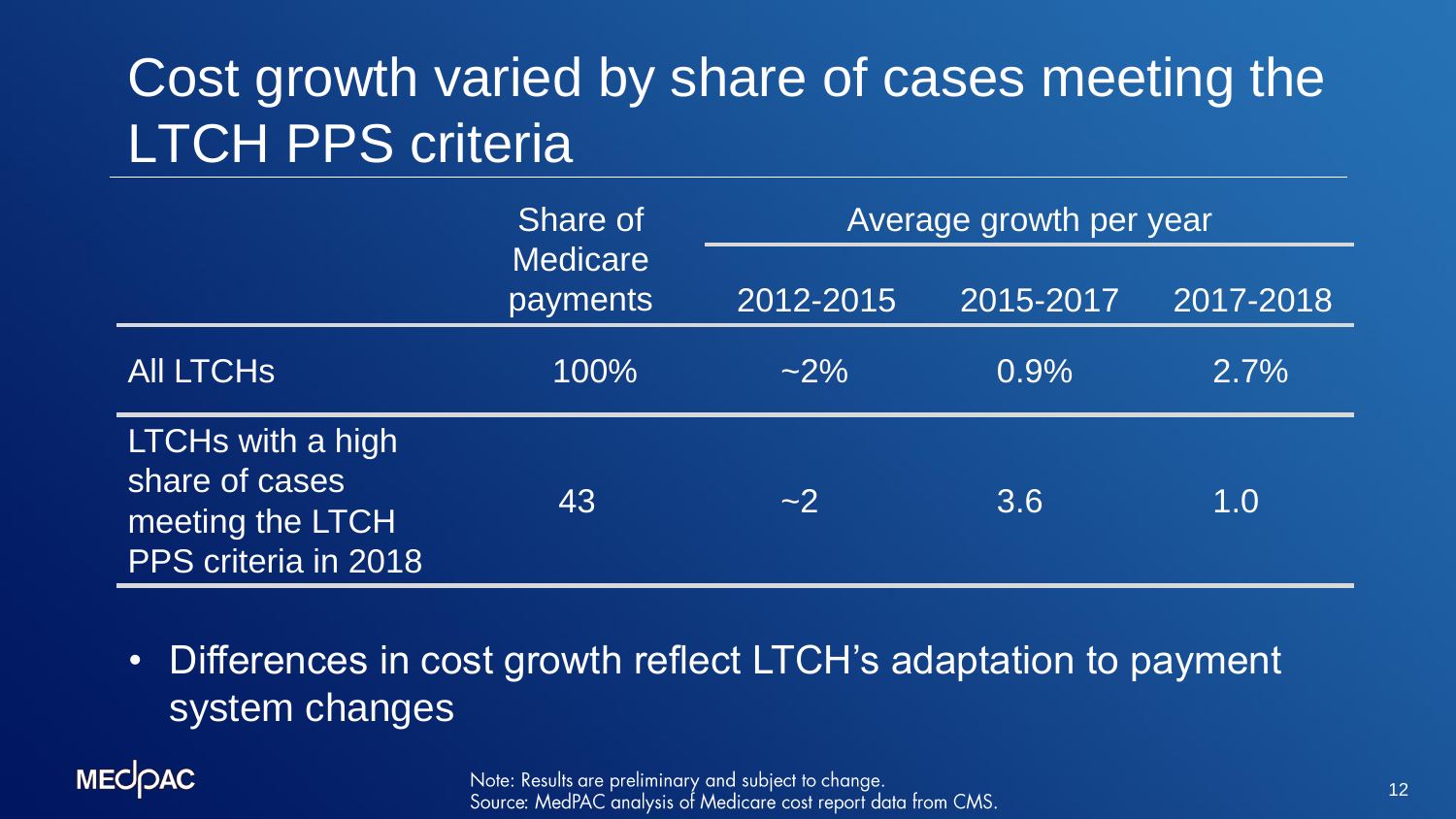### Aggregate LTCH Medicare margins increased in 2018

|                                                                                  | <b>Medicare margin</b> |         |
|----------------------------------------------------------------------------------|------------------------|---------|
|                                                                                  | 2017                   | 2018    |
| <b>AII LTCHS</b>                                                                 | $-2.2%$                | $-0.5%$ |
| For profit                                                                       | $-1.9$                 | 1.3     |
| Nonprofit                                                                        | $-13.6$                | $-11.7$ |
| LTCHs with a high share of cases meeting the<br><b>LTCH PPS criteria in 2018</b> | 2.7                    | 4.7     |
| For profit                                                                       | 4.3                    | 6.2     |
| <b>Nonprofit</b>                                                                 | $-8.4$                 | $-5.6$  |



Note: Government-owned LTCHs are not shown. Percentages may not sum to 100% due to rounding. Results are preliminary and subject to change. The margins reflect current law policies.

Source: MedPAC analysis of Medicare cost report data from CMS.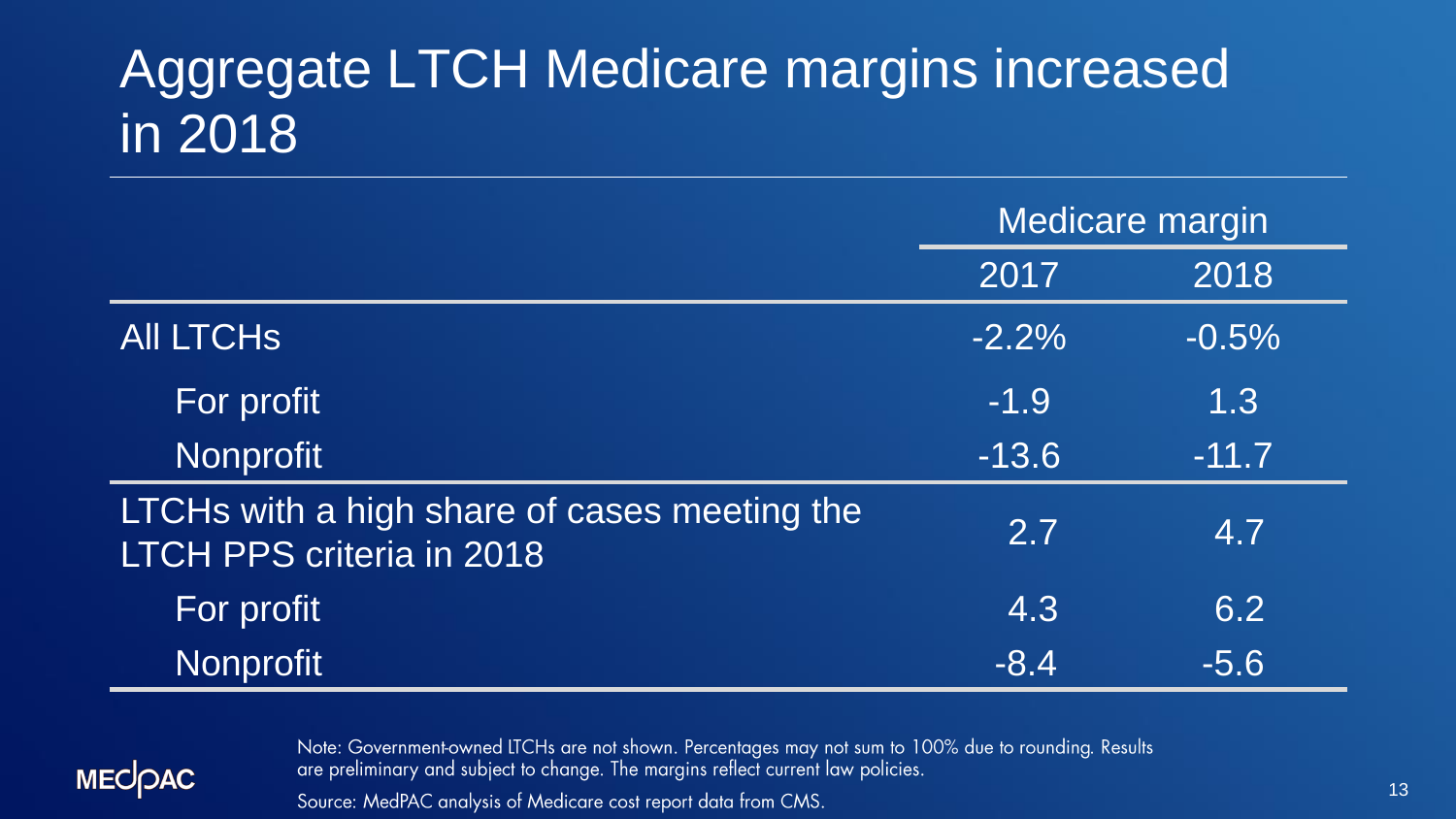# In 2018, high-margin LTCHs had a higher share of cases meeting the LTCH PPS criteria

|                                                       | High-margin | Low-margin |
|-------------------------------------------------------|-------------|------------|
| <b>Characteristics</b>                                | quartile    | quartile   |
| Mean Medicare margin                                  | 16.6%       | $-30.3%$   |
| Mean total stays per facility (all payers)            | 488         | 412        |
| Medicare patient share                                | 62%         | 56%        |
| Occupancy rate                                        | 70%         | 53%        |
| <b>Mean Medicare case-mix index</b>                   | 1.25        | 1.14       |
| Mean Medicare standardized cost per discharge         | \$26,837    | \$39,373   |
| Share of Medicare cases meeting the LTCH PPS criteria | 73%         | 60%        |
| Share of LTCHs that are for profit                    | 91          | 69         |



Note: High-margin-quartile LTCHs were in the top 25 percent of the distribution of Medicare margins. Low-margin-<br>quartile LTCHs were in the bottom 25 percent of the distribution of Medicare margins. Standardized costs have adjusted for differences in case mix and area wages. Results are preliminary and subject to change.

Source: MedPAC analysis of Medicare cost report data from CMS.